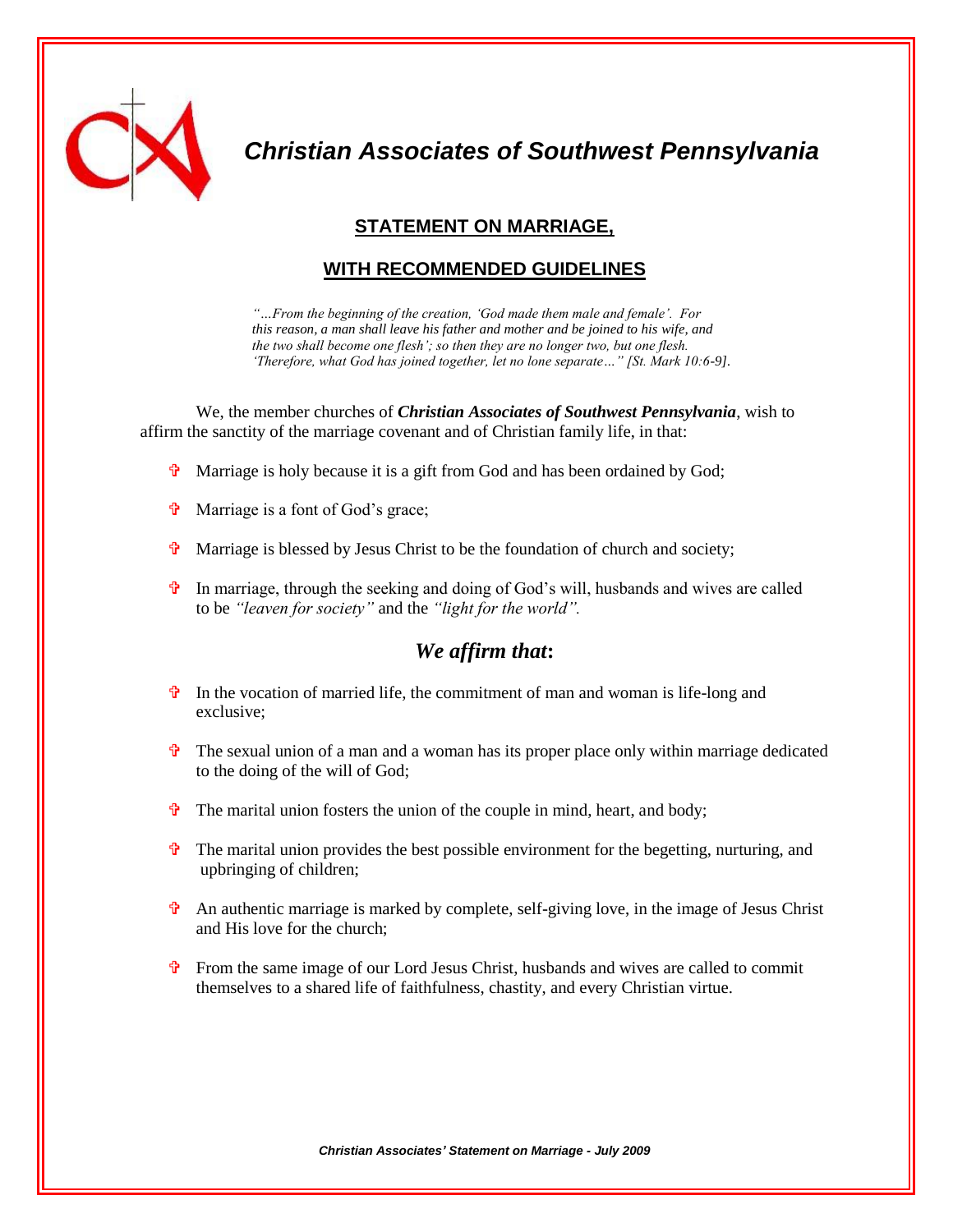### *In upholding our Christian vision of marriage,*

#### *we join together in declaring that*:

- $\overline{\mathbf{P}}$  We will encourage and assist our churches in providing and requiring a period of thorough and comprehensive preparation for every marriage;
- $\mathbf{\hat{P}}$  We will encourage and assist our churches to give active support to marriage and family life;
- $\mathbf{\hat{P}}$  We commit our churches and our energies in preaching, teaching, and ministry to the fostering of marriage and family life.

### **RECOMMENDED GUIDELINES**

For the encouragement of Christian marriage:

- $\hat{\mathbf{\tau}}$  A time of marriage preparation is essential; where a church has no other required time period, we recommend a minimum of four months;
- Marriage preparation should include at least:
	- the Scriptural teaching of marriage and family;
	- spirituality, prayer and worship;
	- Christian sexuality and intimacy;
	- finances and household management;  $\bullet$
	- communication and conflict resolution, and
	- other ways to strengthen the marriage and family relationship.
- $\mathbf{\hat{v}}$  We expect people to live chaste lives, including the maintaining of sexual abstinence prior to and outside of the marriage covenant;

2